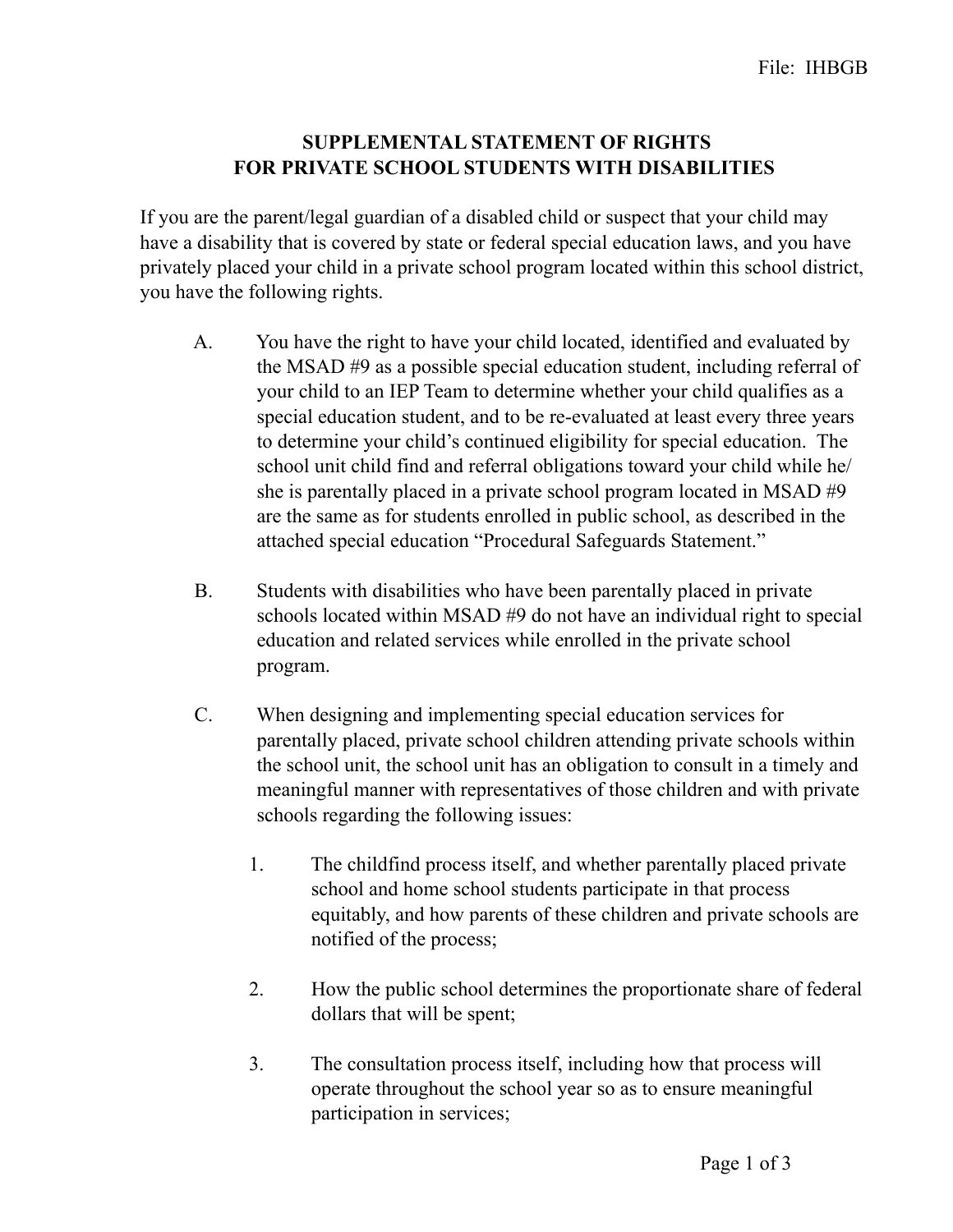- 4. How, where, and by whom special education and related services will be provided, including the types of services and how such services will be apportioned if funds are insufficient to serve all children, and how and when these decisions will be made; and
- 5. If the local unit disagrees with views of private school officials on the provision and types of services, the local unit will provide a written explanation of the reasons why the local unit made the decisions that it did.
- D. MSAD #9 has a duty to expend on the pool of identified parentally-placed, private school students with disabilities an amount that is the same proportion of the school unit federal special education dollars as the number of those students is to the overall total number of students with disabilities within the school unit's jurisdiction. If some of those funds are not expended in a given year, the school unit must carry over unspent funds to the following year for expenditure on these services.
- E. The school unit, not the IEP Team, shall make the final decisions with respect to the services to be provided to eligible parentally-placed, private school students with disabilities, following timely and meaningful consultation as described in Paragraph C. above.
- F. For any parentally-placed, private school student with a disability for whom the school unit decides that it will provide services, the school unit shall initiate and conduct a meeting of the IEP Team to develop, review, and revise a services plan detailing the special education and related services to be provided and including goals for measuring the outcome of such services. To the extent appropriate, the Team shall develop the services plan in a manner consistent with development of an IEP.
- G. Parents may file for a due process *hearing* with the Maine Department of Education, Division of Special Services (624-6650), alleging that the MSAD #9 has failed to meet its child find duty to locate, identify, and evaluate all private school/home school students with disabilities. Parents may also file due process *complaints* with the same agency regarding the implementation of any of the rights addressed in this document. Finally, private school officials may file a *complaint* with the